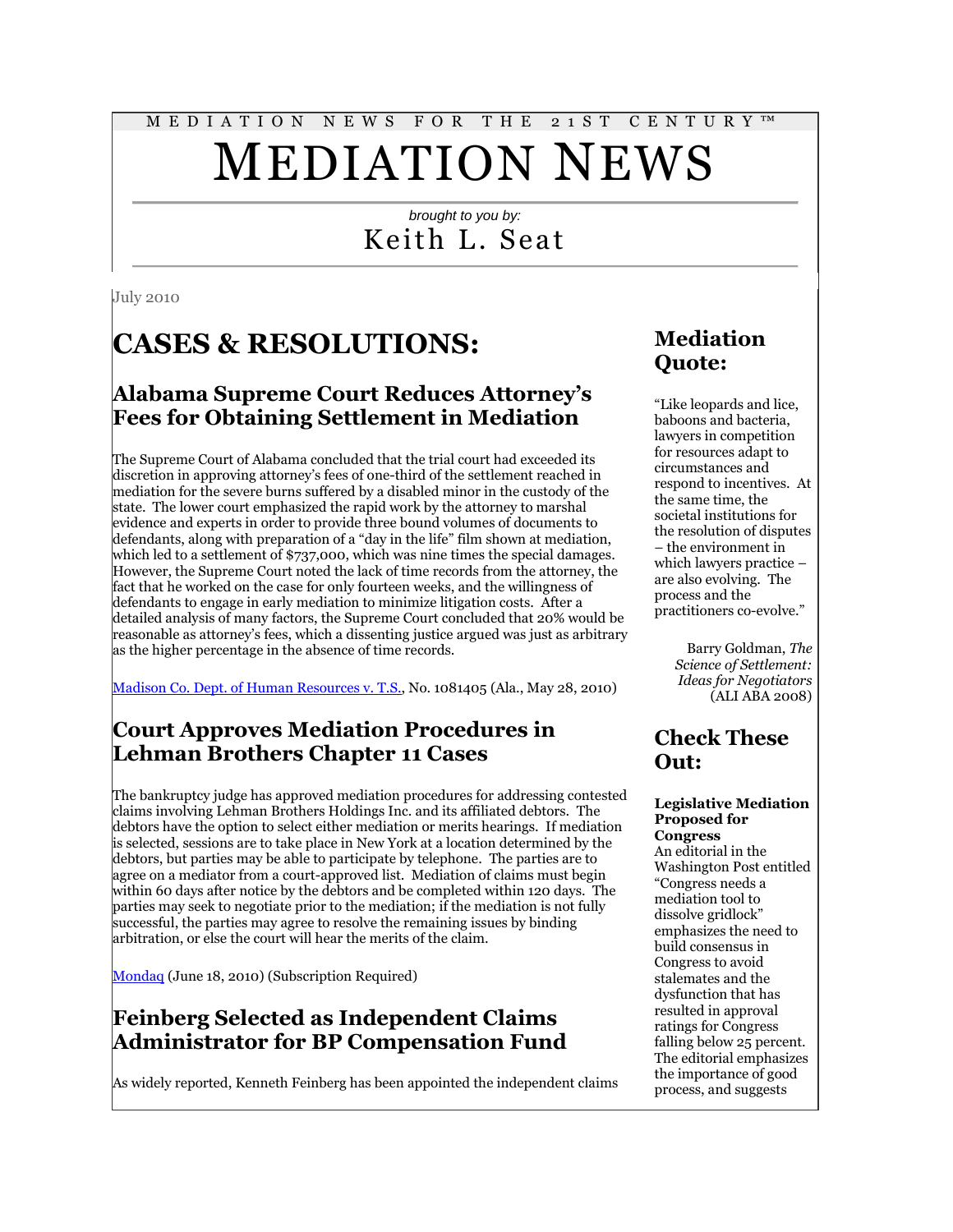administrator for the \$20 billion BP compensation fund for the extensive damages caused by its ongoing oil spill. BP has established more than 400 claim centers across the Gulf Coast and is also accepting claims through its website and by telephone. Feinberg will be paid by BP, although the amount is still being negotiated.

[Business week.com](http://tinyurl.com/29nmst3) (May 26, 2010); [Daily Finance.com](http://tinyurl.com/2b93u3q) (June 20, 2010); USA [Today](http://www.usatoday.com/news/nation/2010-06-27-Feinberg_N.htm) (June 28, 2010)

# **Arizona County Hires Feinberg for Half-Million Dollars; Principals Object to Mediation**

Maricopa County, Arizona has hired mediator Kenneth Feinberg – apparently at a cost of \$550,000 – in an attempt to resolve \$46 million in claims brought by four judges, two supervisors, a deputy county manager and others against the county for emotional distress and tarnished reputations caused by the unsuccessful probes and prosecutions of the Maricopa County Sheriff and former County Attorney. The Sheriff and ex-County Attorney, however, are objecting to the mediation, alleging that they are being "extorted" by the county with threats of personal liability if they do not cooperate in the mediation.

[AZ Central.com](http://www.azcentral.com/members/Blog/LaurieRoberts/87904) (June 29, 2010); [AZ Central.com](http://www.azcentral.com/members/Blog/LaurieRoberts/87975) (June 30, 2010)

# **Other Notable Cases & Proceedings**

- A mediation session was held as ordered by the federal bankruptcy judge between the Texas Rangers and angry creditors. The mediation may effectively reopen bidding; the team is seeking to hold an auction. [USA](http://www.usatoday.com/sports/baseball/al/2010-06-24-1567651940_x.htm)  [Today.com](http://www.usatoday.com/sports/baseball/al/2010-06-24-1567651940_x.htm) (June 25, 2010); [Blogs.Forbes.com](http://tinyurl.com/24z4rzj) (June 28, 2010); [Google.com](http://tinyurl.com/32clk9p) (July 1, 2010)[; Dallas Bizjournals.com](http://dallas.bizjournals.com/dallas/stories/2010/07/05/daily22.html) (July 7, 2010)
- After a year of mediation, the parties reached settlement with the buyer agreeing to pay Gilat \$20 million following the collapse of a \$475 million deal to purchase the company in 2008. [Globes.co.il](http://www.globes.co.il/serveen/globes/docview.asp?did=1000570245&fid=1725) (June 28, 2010)
- Mediation has begun on who should pay the additional costs for construction of the \$318 million Northwest Florida Beaches International Airport. [News Herald](http://tinyurl.com/38cah3v) (June 20, 2010) (Subscription Required)
- Proponents and opponents of San Diego's long-stalled \$228 million waterfront improvement plan have agreed to meet with a new mediator to seek consensus. [Sign on San Diego.com](http://tinyurl.com/2cvby6l) (June 1, 2010)
- Mediation began in November 2008 over appropriate attorneys' fees for prevailing plaintiffs' counsel in the landmark Supreme Court case over DC's handgun ban, which plaintiffs estimate at over \$3.5 million. The federal district judge encouraged the parties to consider additional mediation at a recent hearing. [Legal Times.com](http://tinyurl.com/38a82px) (May 26, 2010)
- A wrongful death lawsuit against Phil Spector, a Rock and Roll Hall of Fame inductee, is headed to mediation. Spector is in prison for second degree murder of model/actress Lana Clarkson, whose mother brought the civil suit. [NBC Los Angeles.com](http://tinyurl.com/2cb46h8) (June 18, 2010)
- After multiple mediation sessions, the Erie County Attorney and the U.S. Department of Justice are proceeding with litigation over suicide prevention issues at jails in the New York county. The County Executive estimates that \$386,000 was spent on the litigation prior to mediation,

establishing a politically neutral service to provide legislative mediation organized along the lines of the Congressional Budget Office. A legislative mediation service could enrich the policy debate by highlighting information in a nonpartisan manner. And when requested by legislators, mediation techniques could be used to help the parties understand their interests, generate possible solutions and help find common ground.

[Washington Post](http://www.washingtonpost.com/wp-dyn/content/article/2010/06/17/AR2010061704566.html) (June 18, 2010)

#### **Commercial Mediation Competition**

The International Chamber of Commerce (ICC) is holding the 6th ICC International Commercial Mediation Competition from February 4-9, 2011 at its headquarters in Paris. The competition is expected to attract at least 50 universities, along with scores of professional mediators who conduct the mock mediations and judge the students' performance. Applications are being accepted through November 30, 2010. [ICC Competition](http://www.iccwbo.org/court/adr/competition/id31918/intranet.html)

#### **Mediation on TV**

In the fictional, but undoubtedly influential world of NBC's *The Office*, a mediator is brought in to resolve a contract dispute between characters Dwight and Angela to produce a child. The mediator apparently determines the legitimacy of the contractual arrangement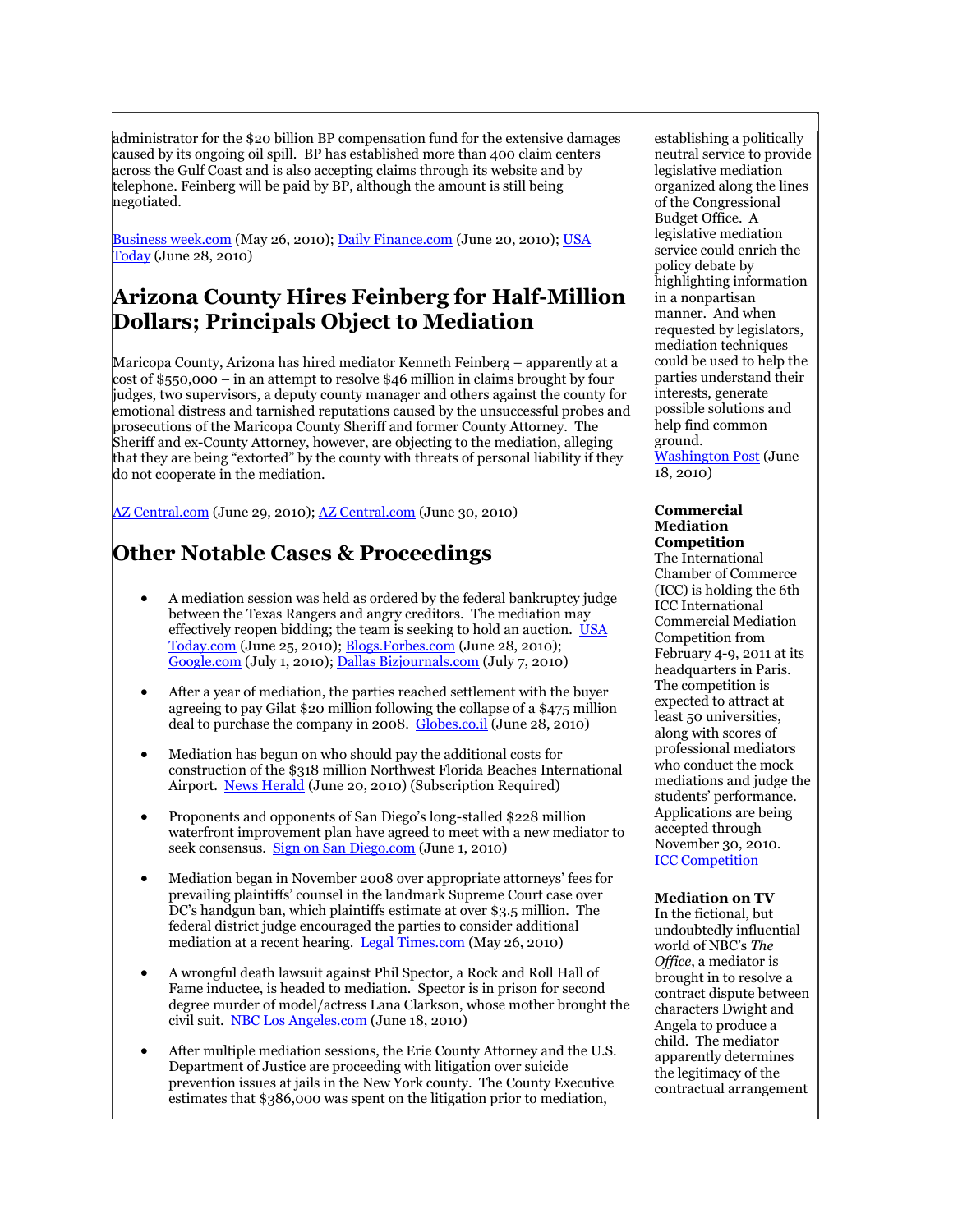not \$1 million as stated by the County Comptroller. [Buffalo News.com](http://www.buffalonews.com/2010/06/02/1068545/mediation-fails-for-feds-county.html) (June 2, 2010)[; WGRZ.com](http://www.wgrz.com/news/local/story.aspx?storyid=76360&provider=gnews) (April 28, 2010)

- Mediation is on track between the City of Los Angeles and more than 40 tenants over the higher rents demanded by the city. On the advice of the mediator, the city backed away from its demand that the higher rents be placed into escrow as a condition of mediation. [LA Downtown News.com](http://tinyurl.com/27kfzcz) (July 2, 2010)
- An effort by Montreal, Maine & Atlantic Railway to abandon 240 miles of tracks in northern Maine is leading to mediation between the state of Maine, the Federal Surface Transportation Board and the Railway. The mediation is expected to be more productive than a scheduled federal hearing, and could help Maine's congressional delegation obtain federal funding to save the tracks. [Maine Biz.biz](http://www.mainebiz.biz/news46239.html) (April 27, 2010)
- After years of litigation, the federal judge in the copyright case against Jammie Thomas has appointed a mediator to see if settlement can be reached. Jury damages against Thomas for copyright infringement of 24 songs were reduced by the court from \$1.92 million to \$54,000; Thomas rejected plaintiff RIAA's offer to settle if Thomas paid \$25,000 to a charity benefiting musicians. [Zeropaid.com](http://tinyurl.com/2uu5jr3) (June 22, 2010)
- Mediation continues between San Diego Gas & Electric Co. and critics of its revised plan to cut off power to avoid wildfires during extreme conditions. [Sign on San Diego.com](http://tinyurl.com/38d6s4u) (June 28, 2010)
- The attention on the World Cup is being leveraged by unions in South Africa demanding higher wages, which mediation is attempting to address to avoid massive strikes in the country. [Business Week.com](http://tinyurl.com/344h68e) (May 31, 2010)

# **NEWS & INITIATIVES:**

## **Italy's Mandatory Mediation Statute Seeks to Resolve a Million Disputes a Year**

Legislation in Italy requiring mediation prior to litigation of a broad range of civil and commercial disputes was enacted on March 20, but does not take effect until March 2011 so that mediators can prepare for the increased caseload. The procedures in the legislation meet the requirements of the European Directive on Mediation. If mediation is not successful, either party may file suit, but litigation costs may be withheld depending on whether the outcome of litigation differs from the terms of a mediator's proposal. The legislation is intended to reduce the backlog of 5.4 million civil cases in Italy and resolve at least a million disputes a year.

[Lexology.com](http://tinyurl.com/2aflsb5) (June 21, 2010) (Registration Required); [Alternatives](http://www.herbertsmith.com/NR/rdonlyres/FEB319A6-527E-4A6C-A926-2781A62B326A/0/ALT28_04forweb418.pdf) (April 2010)

## **Other International Mediation Developments**

- A farm consultancy firm in **Ireland** has launched a new mediation division to address all types of farm disputes, including succession, landowner/tenant, commercial leasing and debt recovery. **[Independent.ie](http://tinyurl.com/2ahf466)** (June 29, 2010)
- Five law firms in **Wales** are jointly offering mediation services to keep

between the parties who then reach a sexual solution to their conflict that may be rare in real life contract disputes. [Frothy Girlz.com](http://frothygirlz.com/2010/05/15/office-recap-the-chump/) (May 15, 2010)

## **Other Cases & Resolutions:**

Parties agree to mediate a flawed paternity-test dispute which allegedly kept father from child for a decade. [St. Claire](http://tinyurl.com/36wf4n9)  [Record.com](http://tinyurl.com/36wf4n9) (July 2,  $2010)$ 

Dispute over frozen embryos between the donor couple and the recipient couple settled prior to a scheduled mediation. [Courthouse](http://www.courthousenews.com/2010/05/14/27279.htm)  [News.com](http://www.courthousenews.com/2010/05/14/27279.htm) (May 14, 2010)

Circuit City and its largest creditors ordered into mediation by federal bankruptcy judge over final liquidation of assets. [Times](http://www2.timesdispatch.com/business/2010/jun/24/circgat24-ar-230656/)  [Dispatch.com](http://www2.timesdispatch.com/business/2010/jun/24/circgat24-ar-230656/) June 24, 2010

Mediation is last opportunity for owners of the Newburyport's Crow Lane Landfill to resolve landfill closure procedures and costs with the state of Massachusetts in six year old litigation. [Boston](http://tinyurl.com/2gxyk76)  [Globe](http://tinyurl.com/2gxyk76) (June 17, 2010) (Subscription Required)

State officials in Alaska are mediating dispute over flawed fast ferry engines which have been overhauled for \$5.2 million and may need to be replaced. **[KCAW.org](http://kcaw.org/modules/local_news/index.php?op=sideBlock&syndicated=true&ID=1254)** (July 7, 2010)

The City of Tulsa and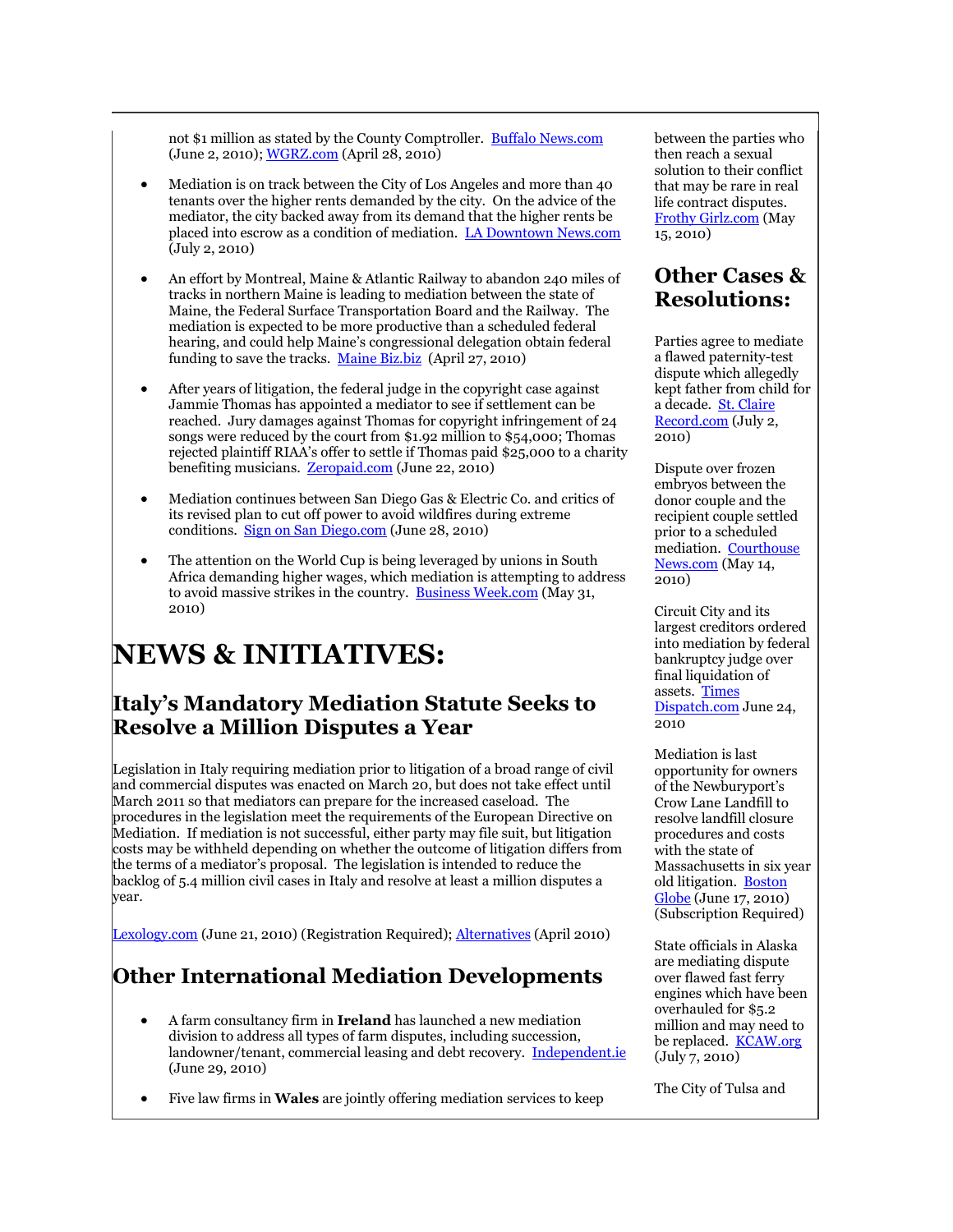more dispute resolution work in Wales, as courts increasingly shift towards mediation. [Wales Online.co.uk](http://tinyurl.com/2b6jg8u) (June 23, 2010)

- The Master of Rolls announced the publication of a Mediation Handbook as an authoritative **U.K.** source of information. [Lexology.com](http://tinyurl.com/395suop) (June 21, 2010) (Registration Required)
- Detailed information about mediation in twelve European countries (**Austria**, **Bulgaria**, **Czech Republic**, **England & Wales**, **Estonia**, **Greece**, **Hungary**, **Latvia**, **Poland**, **Portugal**, **Slovakia**, and **Sweden**) is available from the JAMS International ADR Center. [Herbert](http://tinyurl.com/39mwbfx)  [Smith.com](http://tinyurl.com/39mwbfx) (June 21, 2010); [Country Reports](http://www.adrcenter.com/lawyers-in-adr/)
- The United Nations-African Union Mission in Darfur presented a threeday workshop on conflict resolution, reconciliation, negotiation and mediation for 100 participants to build capacity to settle tribal disputes in the **Sudan**. [Allafrica.com](http://allafrica.com/stories/201006281344.html) (June 28, 2010)
- The acting Chief Justice of the High Court of the State of Jharkhand, **India** inaugurated the Mediation and Conciliation center in Daltonganj, which will provide assistance to litigants without charge. [Times of India](http://timesofindia.indiatimes.com/city/ranchi/Mediation-centre-inaugurated/articleshow/5895503.cms) (May 6, 2010)
- Justices in **Nepal** encouraged mediation during the inauguration of a mediation center in Kathmandu; the Nepal Bar Association president seeks involvement of lawyers to expedite mediation. [Himalayan Times](http://tinyurl.com/38u7nnm) (June 18, 2010) (Subscription Required)
- New Brunswick, **Canada** published a new franchising regulation containing unique dispute resolution procedures. The regulation permits a party in a dispute to notify the other party and conduct direct negotiations within fifteen days, which may be followed by a request for mediation that the other party may decline. [Lexology.com](http://www.lexology.com/library/detail.aspx?g=be30badc-5dda-4a13-baf9-ab7ab2d99fea) (July 7, 2010) (Registration Required)

# **EEOC Adds 200th Large Employer to Mediation Program**

CVS Caremark is the 200th large employer to join the U.S. Equal Employment Opportunity Commission's (EEOC's) Universal Agreement to Mediate (UAM) program to mediate workplace discrimination disputes. The CVS Caremark agreement is nationwide, while some UAMs are regional. In addition, EEOC district offices have entered into more than 1,500 local agreements to mediate with large employers. Under the EEOC's UAMs, discrimination complaints filed with the EEOC will be sent to the agency's mediation unit and to a designated company contact for mediation prior to EEOC investigation or litigation. The EEOC encourages mediation in order to improve the agency's overall effectiveness, while helping companies and employees reach better outcomes. The EEOC mediation program is one of the largest of its kind, with about 12,000 mediations a year.

[OHS online.com](http://ohsonline.com/articles/2010/07/05/cvs-signs-mediation-agreement.aspx?admgarea=news) (July 5, 2010)

## **Update on Home Foreclosure Mediation**

 A detailed report on foreclosure mediation programs **nationwide** from the Center for American Progress (CAP) states that the number of jurisdictions with foreclosure mediation programs has increased from 11 to 21 in a year. Pending legislation in additional states will boost the number

Tulsa County, Oklahoma have rejected binding arbitration in favor of mediation to resolve utility bills at the Tulsa County Fairgrounds. [News on 6.com](http://www.newson6.com/Global/story.asp?S=12499950) (May 18, 2010)

The Greater Hall Chamber of Commerce is offering to pay for a mediator to resolve the "water war" between Hall County and the City of Gainesville, Georgia over the future of the Cedar Creek Reservoir. [Access](http://www.accessnorthga.com/detail.php?n=229021)  [North Ga.com](http://www.accessnorthga.com/detail.php?n=229021) (April 29, 2010)

Mediation and litigation are both proceeding in disputes between agricultural water districts and the City of Bakersfield, California over the Kern River. [Bakersfield.com](http://tinyurl.com/3am69sq) (May 4, 2010)

The City of Macon and Bibb County, Georgia have selected a mediator to assist with service delivery negotiations, to ensure that the governments will not be barred from state grants. [Macon.com](http://www.macon.com/2010/05/19/1132911/service-delivery-mediator-selected.html) (May 19, 2010)

San Diego's independent police auditor proposes face to face mediations to resolve complaints about rude police officers. [KLIV.com](http://kliv.com/San-Jose-Police-Auditor-proposes-face-to-face-medi/7585552) (June 30, 2010)

A court is considering sending a murder case to felony mediation, since similar cases have recently settled through mediation. [Richmond](http://tinyurl.com/3ad934z)  [Register.com](http://tinyurl.com/3ad934z) (June 26, 2010)

The Liberian community in Minnesota created a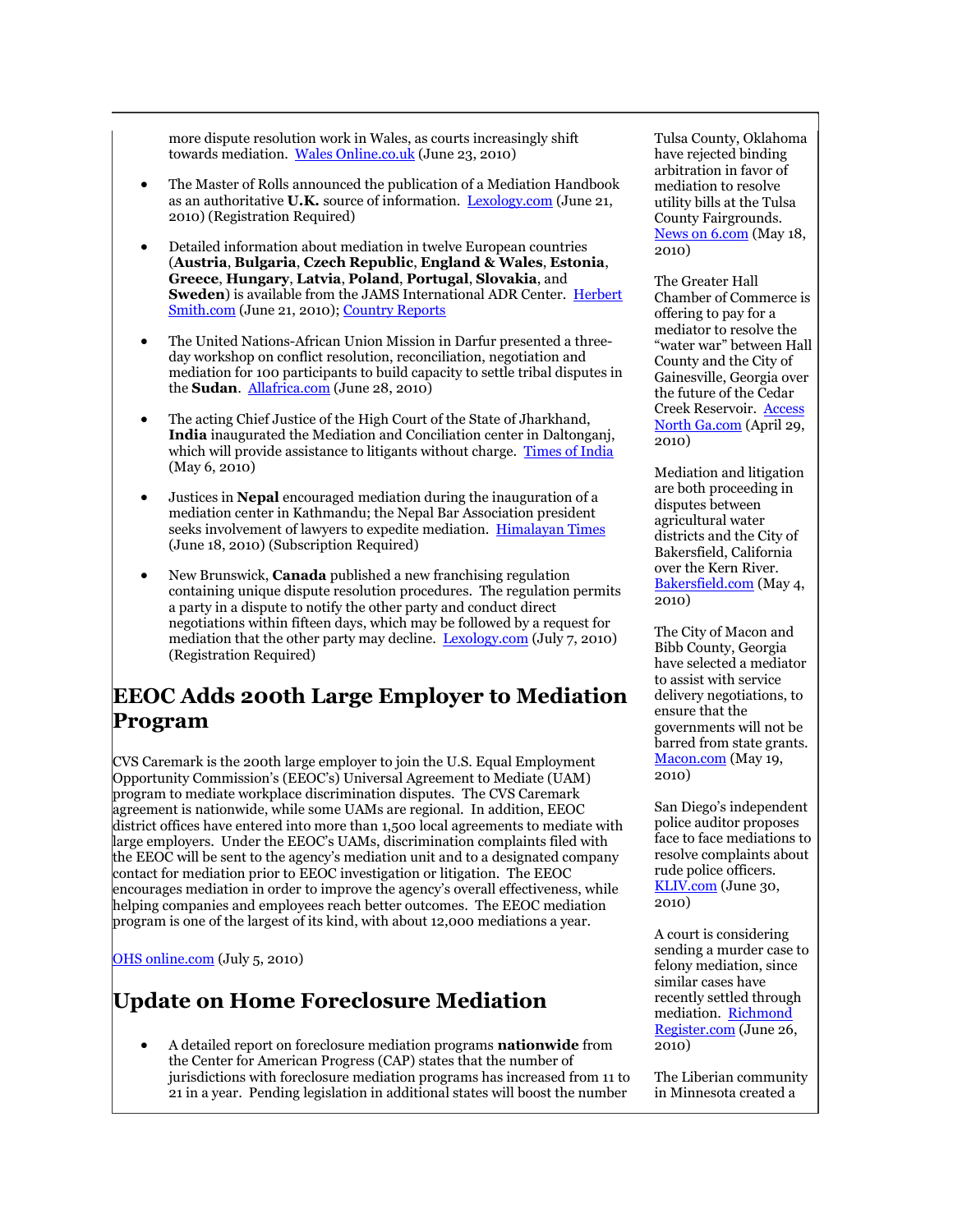further. The report recommends that states with opt-in programs should move to use of mandatory mediation and that states with coverage in only certain cities or locations should expand statewide. Further, the report urges that states without programs in place move swiftly with legislation or judicial rules to implement mediation programs and that mediation services also be added at the federal level. [American Progress.org](http://www.americanprogress.org/issues/2010/06/foreclosure_mediation.html) (June 29, 2010)[; Full Report](http://www.americanprogress.org/issues/2010/06/pdf/foreclosure_mediation.pdf)

- The Obama Administration released its first monthly housing scorecard to track housing market indicators and **federal** efforts to prevent home foreclosures. [Housing Wire.com](http://tinyurl.com/3yauf5s) (June 21, 2010)[; Housing Scorecard](http://portal.hud.gov/portal/page/portal/HUD/documents/scorecard1.11.pdf) (June 21, 2010)
- The Circuit Court of Cook County launched a court-based foreclosure mediation program to address the rising foreclosure rate. Moreover, the county – **Illinois**' largest – approved a \$3.5 million budget last Fall to provide free foreclosure mediation services to homeowners. A coalition of community organizations is now launching a major outreach effort, going door-to-door to homes facing foreclosure to explain the details and encourage participation in the county's optional mediation program. In addition, pro bono attorneys are currently being trained to guide homeowners through the mediation process. [Pioneer Local.com](http://tinyurl.com/39ftmtt) (April 29, 2010)[; Progress Illinois.com](http://progressillinois.com/posts/content/2010/06/29/next-phase-foreclosure-mediation) (June 29, 2010)
- Palm Beach County, **Florida** homeowners can mediate foreclosures that are filed on or after July 12, although they can choose to opt out of mediation. The mediation program is being run by the Palm Beach County Bar Association. Mediation is free for homeowners, but lenders must pay \$750, which also covers a financial counselor and administrative costs. One mortgage company is enthusiastic and reports success in about 75% of their foreclosure mediations. Others are more skeptical about whether mediation will just further delay the foreclosure process and, on the other side, whether lenders have any motivation to settle. [Palm beach post.com](http://www.palmbeachpost.com/money/real-estate/mediation-lets-lenders-borrowers-negotiate-790387.html) (July 7, 2010)
- **California** legislation to establish a mediation program to help homeowners and lenders agree on sustainable loan modifications passed the Assembly Appropriations Committee. The legislation intends to establish a mediation program similar to those in Nevada and Connecticut. [California Newswire](http://californianewswire.com/2010/06/01/CNW7439_193944.php) (June 1, 2010)
- Legislation has been introduced in **Connecticut** to extend the state's successful foreclosure mediation program by an extra year, to 2012. However, the source of funding for the additional year will be determined later. The bill would also bar banks and servicers from charging late fees or other charges if they do not come to mediation sessions or are unprepared. [Hartford Courant](http://tinyurl.com/348wbwe) (May 1, 2010)

### **Foundation Relies on Mediation to Improve Patient Access to Care**

A national non-profit, the Patient Advocate Foundation, is holding its 11th Annual Patient Congress in Washington, DC, urging members of Congress to support legislation that would improve patient access to care, which is needed even by those fully covered by insurance. The Foundation relies on mediation to ensure that patients with life threatening or debilitating diseases have adequate access to care or receive other needed assistance. The Foundation successfully resolved over 55,000 cases for patients last year using mediation or arbitration. Over 80% of the patients aided by the Foundation were fully insured, but still needed help to access

Special Liberian Mediation Committee to guide a mediation process to resolve political conflict within the community. [Liberian](http://tinyurl.com/39xjscl)  [Journal.com](http://tinyurl.com/39xjscl) (June 30, 2010)

Mediation will be held in a politically sensitive case against the State of Victoria, Australia by a former criminal defense barrister who turned prosecution's witness, but failed to receive protection. [The](http://tinyurl.com/39te8fe)  [Age.com.au](http://tinyurl.com/39te8fe) (June 19, 2010)